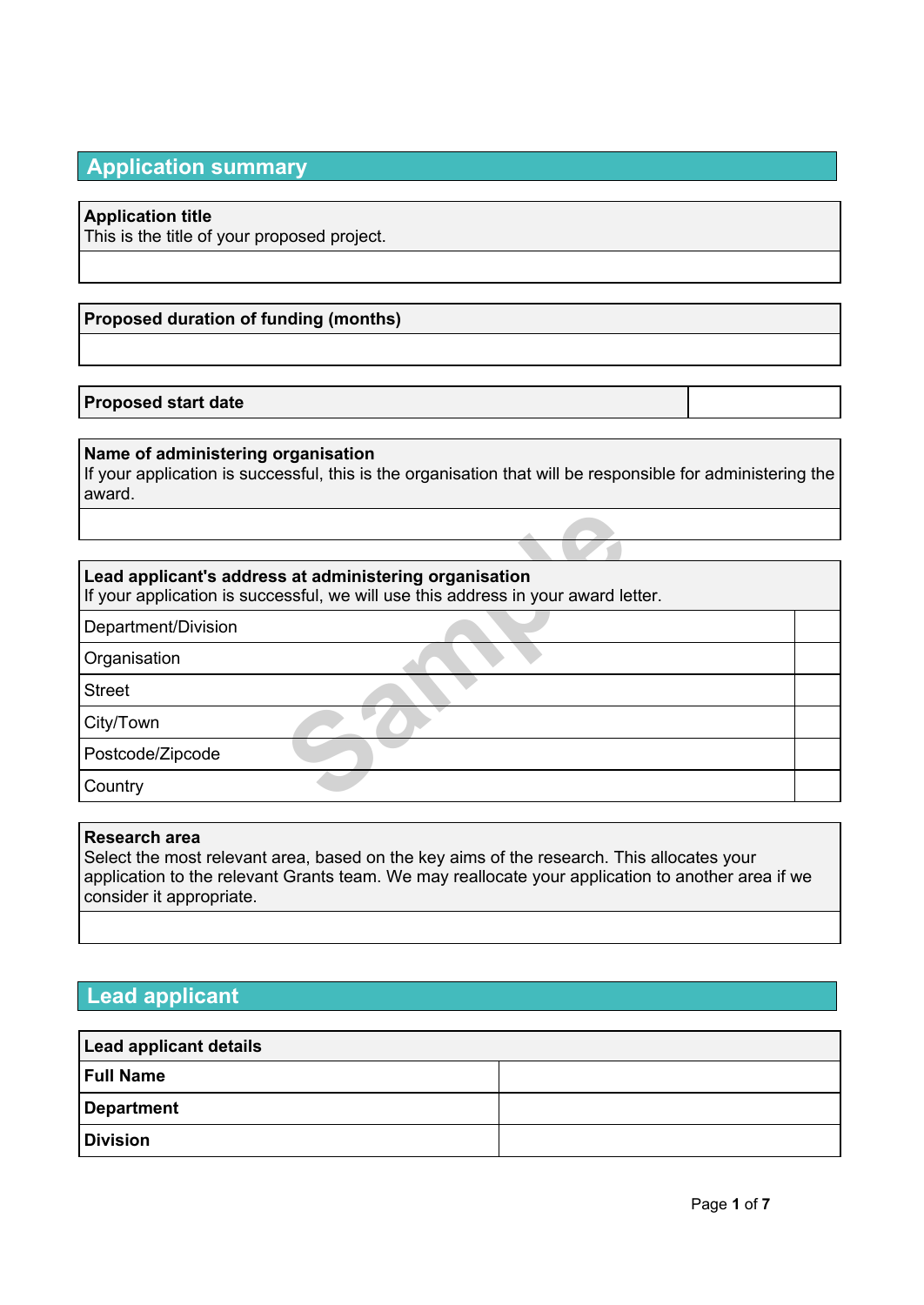| Organisation          |  |
|-----------------------|--|
| <b>Address Line 1</b> |  |
| ∫City/Town            |  |
| <b>Postcode</b>       |  |
| <b>Country</b>        |  |
| <b>Telephone No.</b>  |  |
| <b>Email Address</b>  |  |

| Career history (current/most recent first) |      |                 |              |  |
|--------------------------------------------|------|-----------------|--------------|--|
| ∣From                                      | To l | <b>Position</b> | Organisation |  |
|                                            |      |                 |              |  |

# **Education/training**

| .<br>$\sim$ |  |                      |         |              |
|-------------|--|----------------------|---------|--------------|
| From        |  | <b>Qualification</b> | Subject | Organisation |
|             |  |                      |         |              |

#### **Career breaks**

om research or any periods of part-time work?<br>
Ck leave, or if you had caring responsibilities. Y<br>
mable to work because of the COVID-19 pande<br>
nto account when we consider your track record. State w<br>
me. We are not asking Have you taken a break from research or any periods of part-time work? This could include periods of parental or long-term sick leave, or if you had caring responsibilities. You can also include any periods where you were unable to work because of the COVID-19 pandemic.

We take breaks from research into account when we consider your track record. State when and for what period you took a break, or were working part-time. We are not asking for the reasons for this break so please do not provide these here, *including sharing any sensitive personal health information.*

### **Do you wish to undertake this award part time?**

If you wish to undertake this award part-time, either from the start or part way through the grant, your host organisation must employ you on a part-time basis during that time.

We provide flexible research career opportunities. If you're applying for funding, you can request flexible and part-time working. This could be to help you manage family commitments or if you have individual needs which make undertaking *an award full time challenging.*

We always try to accommodate requests, as long as your employing organisation agrees to the working arrangement. Your Grants Adviser will contact you to acknowledge receipt of your application after the scheme application deadline; you should discuss any flexible working plans with them as early as possible. If you have any questions before you apply, *please contact our Grants Information Desk.*

### **Career contributions**

What are your most important research-related contributions? These may be from any stage of your research career. State what each contribution was, when it came about, why you think it is important and what impact it has had. Examples include publications, patents and impacts on policy.

(350 words max.)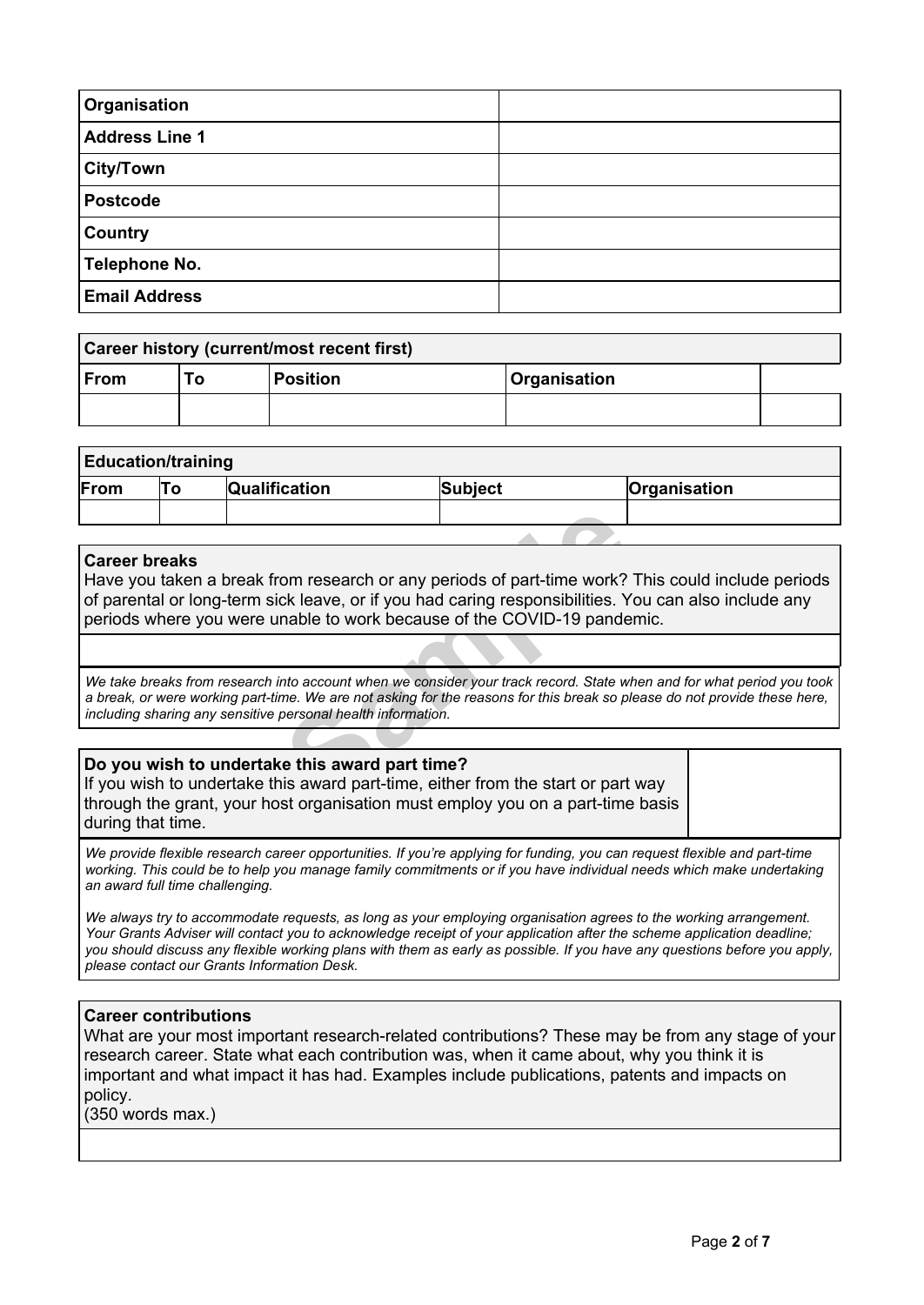### **Personal statement**

How will this Fellowship further your research and career aspirations? Explain why you wish to return to research. (400 words max.)

#### **Research outputs**

List up to 20 of your most significant research outputs, ensuring that at least five of these are from the last five years. For 10 of these outputs, provide a statement describing their significance and your contribution (up to 50 words per output).

Research outputs may include (but are not limited to):

- Peer-reviewed publications and preprints
- Datasets, software and research materials
- Inventions, patents and commercial activity

For original research publications indicate those arising from Wellcome-funded grants in **bold**, and provide the PubMed Central ID (PMCID) reference for each of these. Please refer to guidance notes.

*Please give citation in full, including title of paper and all authors\*. Citations to preprints should state "Preprint", the repository name and the articles persistent identifier (e.g DOI).*

(\*All authors, unless more than 10, in which case please use 'et al', ensuring that your position as *author remains clear.)*

including title of paper and all authors\*. Citation<br>tory name and the articles persistent identifier<br>than 10, in which case please use 'et al', ensu<br>attic reviews (e.g. Cochrane Reviews) and meta analyses<br>the the inclusion *You should include here systematic reviews (e.g. Cochrane Reviews) and meta analyses, but exclude abstracts and* literature reviews. We encourage the inclusion of articles published via open research publishing platforms, such as *Wellcome Open Research, providing they have passed peer review.*

Preprints, i.e. complete manuscripts that have been submitted to a preprint repository or service (e.g. bioRxiv, PeerJ Preprints, arXiv, SocArXiv or PsyArXiv), can be included only if they have a permanent identifier such as a DOI or arXiv *identifier.*

**How many peer-reviewed publications have you authored/co-authored?** Include systematic reviews and meta analyses but exclude abstracts and literature reviews.

*We encourage you to include articles published on open research publishing platforms, such as Wellcome Open Research, providing they have passed peer review.*

**Current and recent research funding (including Wellcome grants)** List all research funding you have held in the last five years and any key funding before then.

List the most recent first. State the name of the funder, name(s) of grantholder(s), title of the project, total amount awarded (and how much of this you received), your role in the project, and the start and end dates. State the percentage of your time spent on the research; if the grant is active state the number of hours per week that you spend on the research.

Include details of any recurrent or core funding you have held. Explain your role in obtaining the funding. For example, whether you held them in your own right as lead applicant, coapplicant, or as part of a consortium.

We look at your success in getting research funding when we assess your track record. We also want to understand how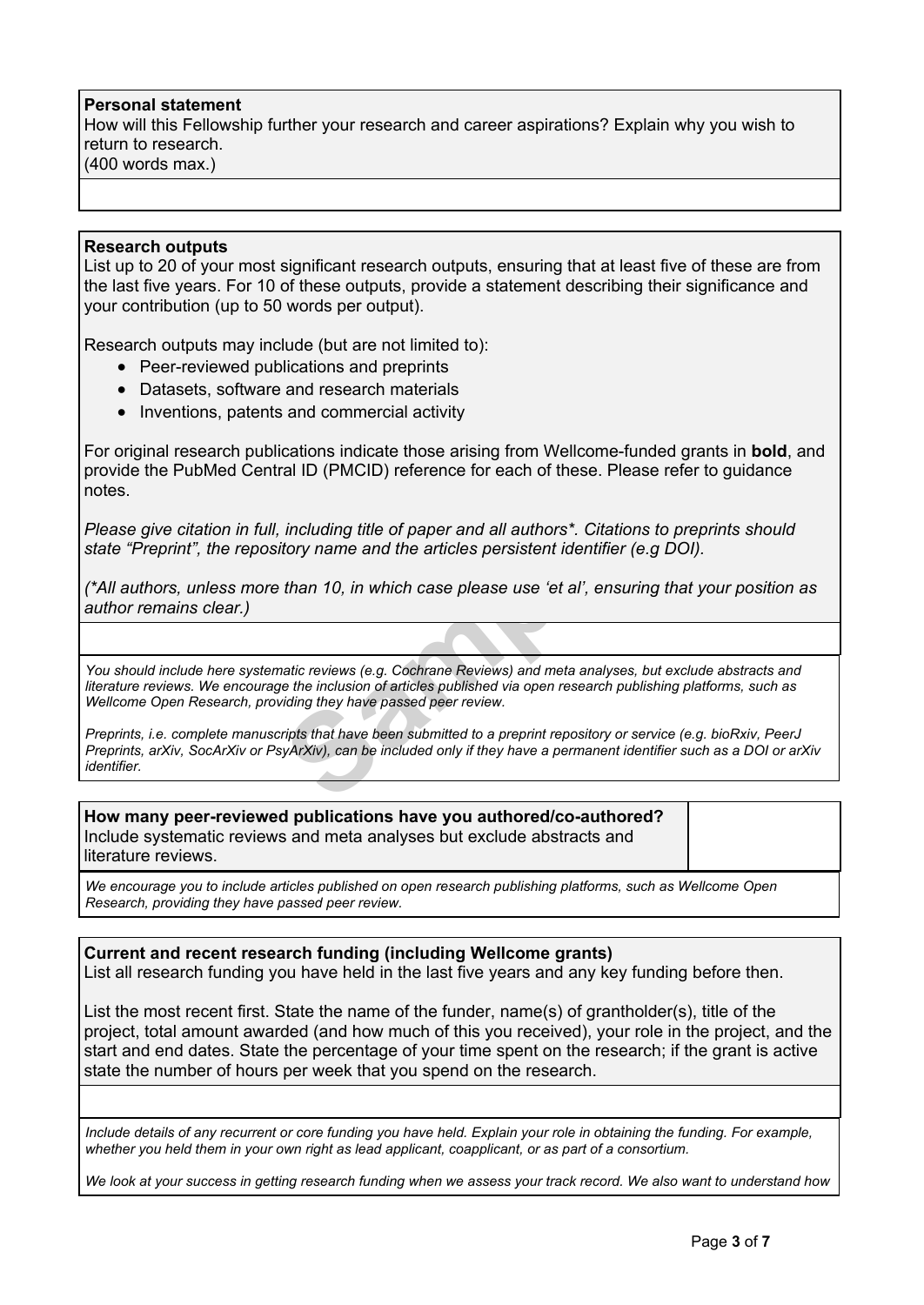*this proposal is distinct from other funding you hold.*

## **Clinical status**

Do you have a medical, veterinary, dental or clinical psychology degree?

Specify

Are you clinically active?

## **What is your specialty?**

If your specialty is not on the list, select 'Other' and specify.

Specify

**S** that are essential for your proposed research<br>
bend on these.<br>
ore than eight hours each week spent in routine clinical du<br>
ial to:<br>
r<br>
eight hours in clinical work, explain why.<br>
stitutents under review. You must noti Describe the clinical duties that are essential for your proposed research. State the number of hours per week you will spend on these.

We do not normally agree to more than eight hours each week spent in routine clinical duties. The exceptions are when *additional clinical time is essential to:*

*the research project; or*

*the minimum requirements for the maintenance of clinical skills in your specialty.*

*If you want to spend more than eight hours in clinical work, explain why.*

We will keep your clinical commitments under review. You must notify us if there are any changes in your clinical load.

State the number of hours per week that you will spend on routine clinical work or that you will need for further training requirements.

Do you hold a Certificate of Completion of Training (CCT)?

State date awarded

Describe the outstanding requirements for full accreditation

### **Honorary Clinical Contract**

Do you intend to obtain/will you have an Honorary Clinical Contract at consultant level, prior to taking up an award?

## **Sponsor**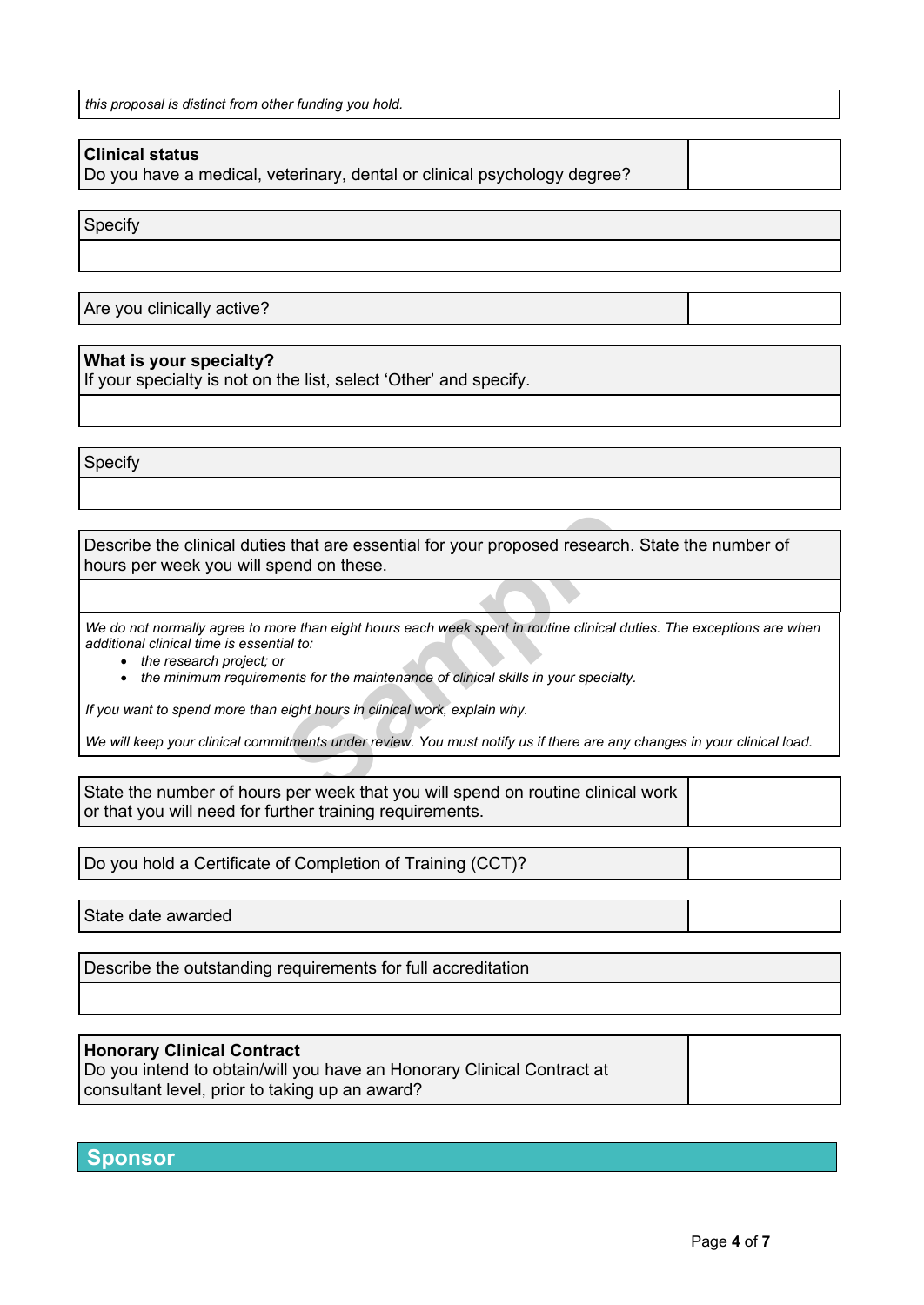## **Department**

## **Organisation**

**Country**

#### **Current position**

## **Expected date of termination of post (dd/mm/yyyy)**

## **Source(s) of personal salary support**

**Example 15 (dd/mm/yyyy)**<br> **Sampler of the University (for example, if it is funded through sponsor's salary is being funded from more than one sourcontributions. If there are any ties on intellectual property undertakes,** State the source of funding for your sponsor's salary (for example, if it is funded through a block grant from a higher education funding body). If the sponsor's salary is being funded from more than one source, provide details of all funding sources, including their relative contributions. If there are any ties on intellectual property rights or publications arising from the research the sponsor undertakes, please contact the Wellcome Trust for advice. Restrictions on intellectual *property may affect their ability to apply to the Wellcome Trust.*

### **Supporting statement from sponsor**

Upload a letter of support from your proposed sponsor. This should confirm:

- that if a suitable vacancy for a research or academic position arose locally or elsewhere, he/she would support you as a candidate for the post;
- that you would be granted the status and benefits of other academic staff of similar seniority within the host organisation; and
- that your non-research duties (e.g. teaching) would not exceed eight hours a week.

# **Mentor**

**Name, including title (e.g. Professor, Dr)**

**Current position**

#### **Department**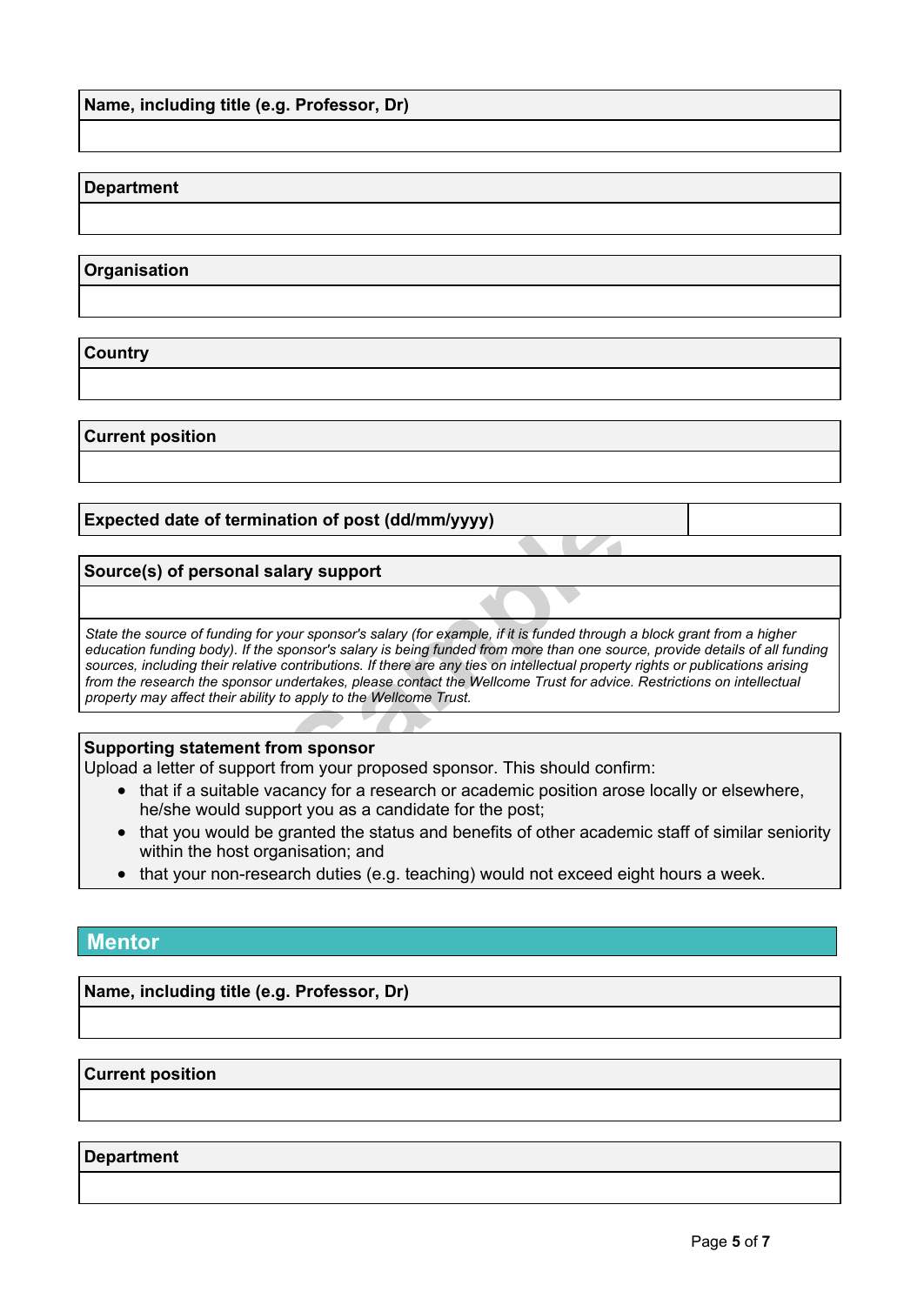**Organisation**

## **Country**

## **Supporting statement from mentor**

Upload a letter of support from the proposed mentor, indicating his/her support. This should describe how he/she will assist you to integrate into the academic environment.

# **Outline of research project**

Outline your proposed research, including key goals. Explain why it is suitable for re-entering a scientific career.

Do not exceed **700** words.

o this question in text entry format or as a PDF attachmer<br>document must be in 11 point Arial font and portrait formal<br>III not count towards the word limit.<br>this stage. If you do include references, they will contribute You may provide your answer to this question in text entry format or as a PDF attachment. If you are uploading your research outline, the uploaded document must be in 11 point Arial font and portrait format. You can include figures and *tables in the upload, legends will not count towards the word limit.*

References are not expected at this stage. If you do include references, they will contribute towards the word limit.

(700 words max.)

# **Approximate costs**

| ∣Currency requested |  |
|---------------------|--|
| Select the currency |  |
| requested for award |  |

### **Approximate costs**

Provide the likely total costs of the project; these need only be estimates at this stage.

- Use the currency stated above.
- If any of the categories listed below does not apply, enter a zero.
- Requests for other staff salary costs are only agreed in exceptional circumstances see the scheme page for more details.

Applicant's salary costs Other salary requests Materials and consumables Animals